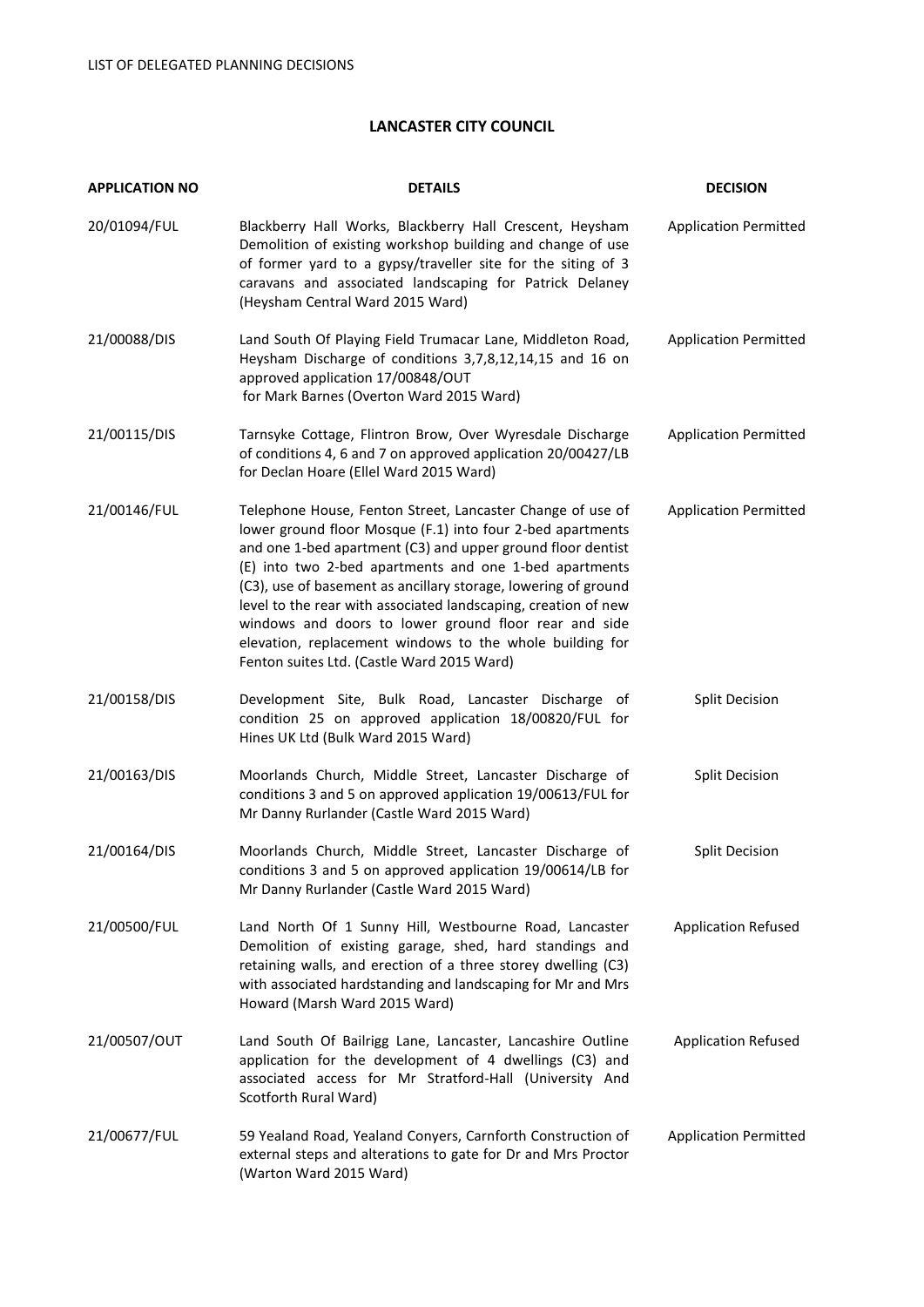# LIST OF DELEGATED PLANNING DECISIONS 21/00678/LB 59 Yealand Road, Yealand Conyers, Carnforth Listed building application for raising of fireplace lintols; installation of extract vents, patent glazing and new windows and doors; alterations to existing windows and doors; alterations to internal walls, openings, and ceilings; construction of external steps; and alterations to gate for Dr and Mrs Proctor (Warton Ward 2015 Ward) Application Permitted 21/00733/FUL Tower House, Church Brow, Halton Erection of a single storey side extension for Mr Joseph McAleer (Halton-with-Aughton Ward 2015 Ward) Application Permitted 21/00734/LB Tower House, Church Brow, Halton Listed building consent for the erection of a single storey side extension and internal alterations, including demolition of existing internal porch, installation of replacement staircase, alterations to room layout, removal of internal walls, installation of internal walls, partial removal of a ceiling to create a mezzanine level over the entrance hall, and raising of ceiling height in second floor bedrooms for Mr Joseph McAleer (Halton-with-Aughton Ward 2015 Ward) Application Permitted 21/00781/FUL Land Off B6254 Adjacent Swarthdale Road, Kirkby Lonsdale Road, Over Kellet Change of use of agricultural land to equestrian use, creation of an access track, erection of a stable block with associated hardstanding and construction of a manège for Mr And Mrs Joel (Kellet Ward 2015 Ward) Application Refused 21/00822/FUL Old Rectory, Church Street, Whittington Erection of detached building to cover existing outdoor pool with link to and retention of existing outbuilding, construction of a raised roof Application Permitted

21/00823/LB Old Rectory, Church Street, Whittington Listed building application for the erection of a detached building to cover existing outdoor pool with link to and retention of existing outbuilding, construction of a raised roof to existing outbuilding, and extension to terrace for Mr Mike Asher (Upper Lune Valley Ward 2015 Ward) Application Permitted

to existing outbuilding and extension to terrace for Mr Mike

Asher (Upper Lune Valley Ward 2015 Ward)

21/00912/FUL Bay Horse Hotel, Kirkby Lonsdale Road, Arkholme Excavation of land and erection of a two-storey side extension to facilitate the creation of two visitor apartments with associated raised terrace areas, alterations to public house to facilitate the creation of one visitor apartment on the ground floor and two guest rooms on the first floor, erection of a two-storey rear extension, extension to the car park and provision of 2 electric vehicle charging points, alterations to existing beer garden including new boundary walls, retaining walls and stairs and erection of fixed seating booth structure and for retrospective development including alterations to existing decking including new ramp, the excavation of land to facilitate the erection of a single storey detached visitor apartment with associated courtyard area, demolition of existing external store walls and rear extension and erection of a single storey rear extension, installation of extraction equipment and erection of boundary walls for Mr P Benson (Kellet Ward 2015 Ward) Application Permitted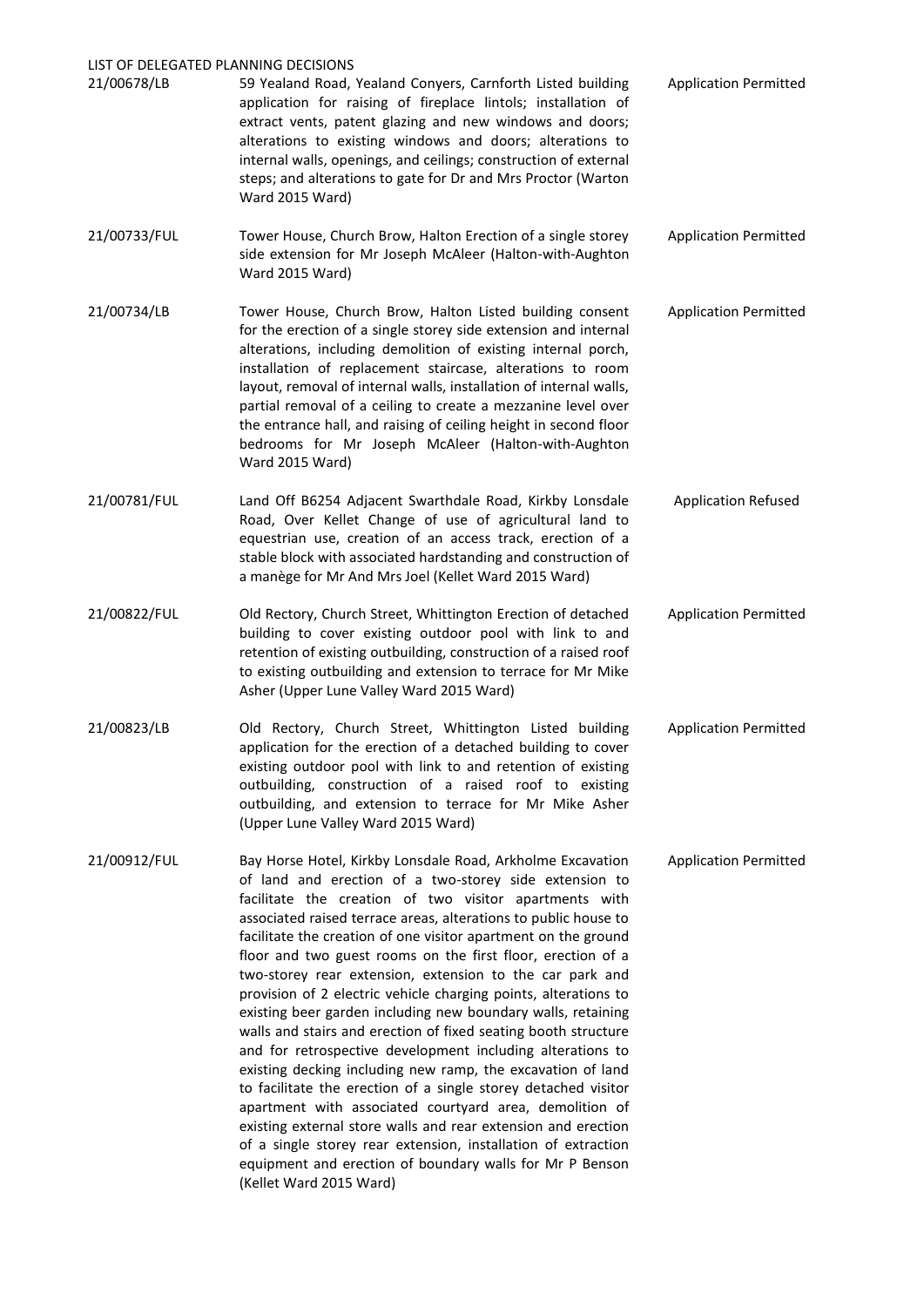#### LIST OF DELEGATED PLANNING DECISIONS

| 21/00913/LB  | Bay Horse Hotel, Kirkby Lonsdale Road, Arkholme Listed<br>building consent for the erection of a two-storey side<br>extension with associated raised terrace areas, erection of a<br>two-storey rear extension, internal alterations including the<br>removal of partition walling, erection of internal partition<br>walling and creation of door openings at ground floor,<br>creation of external doors and erection of internal partition<br>walling at first floor and retrospective works including the<br>demolition of external store walls and rear extension and<br>erection of a single storey rear extension with installation of<br>extraction equipment and erection of boundary walls,<br>excavation of land and erection of external stairs and<br>retaining walls and alteration to external beer garden walling<br>and replacement garage doors with glazed door and window<br>for Mr P Benson (Kellet Ward 2015 Ward) | <b>Application Permitted</b> |
|--------------|------------------------------------------------------------------------------------------------------------------------------------------------------------------------------------------------------------------------------------------------------------------------------------------------------------------------------------------------------------------------------------------------------------------------------------------------------------------------------------------------------------------------------------------------------------------------------------------------------------------------------------------------------------------------------------------------------------------------------------------------------------------------------------------------------------------------------------------------------------------------------------------------------------------------------------------|------------------------------|
| 21/00961/FUL | Lansdowne, Bay Horse Lane, Bay Horse Erection of detached<br>outbuilding for Mr Peter Cowell (Ellel Ward 2015 Ward)                                                                                                                                                                                                                                                                                                                                                                                                                                                                                                                                                                                                                                                                                                                                                                                                                      | <b>Application Permitted</b> |
| 21/00967/FUL | Land To The Rear Of, 94 Main Street, Hornby Erection of a<br>single storey detached dwelling with detached garage/studio<br>(C3), associated access, landscaping and sewage treatment<br>plant for Mr & Mrs Martin and Siobhan Miles-Moore (Upper<br>Lune Valley Ward 2015 Ward)                                                                                                                                                                                                                                                                                                                                                                                                                                                                                                                                                                                                                                                         | <b>Application Refused</b>   |
| 21/01012/FUL | Field West Of, Woodlands View, Over Kellet Partial<br>retrospective application for the widening of an existing<br>access and erection of a gate for Mr Mark Drinkall (Kellet<br>Ward 2015 Ward)                                                                                                                                                                                                                                                                                                                                                                                                                                                                                                                                                                                                                                                                                                                                         | <b>Application Refused</b>   |
| 21/01037/FUL | St Wilfrids Hall, Foundry Lane, Halton Erection of five 4-bed<br>detached dwellings and three 3-bed dwellings (C3), part<br>demolition and conversion of St Wilfrids Hall into two 1-bed<br>apartments and four 2-bed apartments (C3) with associated                                                                                                                                                                                                                                                                                                                                                                                                                                                                                                                                                                                                                                                                                    | <b>Application Refused</b>   |

21/01062/LB Moorlands, Moorside Road, Brookhouse Listed building application for removal and installation of internal walls, refurbishment of internal stairs and installation of ensuite bathroom for Mr And Mrs Loxam (Lower Lune Valley Ward 2015 Ward) Application Permitted

access and landscaping for Mr Paul Jeffery (Halton-with-

Aughton Ward 2015 Ward)

- 21/01141/FUL Land Adjacent Fell View, Littlefell Lane, Lancaster Retrospective application for the retention of tracks, hardstanding areas and freestanding solar panels for Mr & Mrs Gardner (University And Scotforth Rural Ward) Application Refused
- 21/01160/FUL Chimney Tower, Lindeth Road, Silverdale Construction of a stone plinth for Mr Peter Baker (Silverdale Ward 2015 Ward) Application Permitted
- 21/01187/FUL 69 Main Street, Hornby, Lancaster Erection of a single storey rear extension and an upward extension and replacement roof to create first floor accommodation for Mr+Mrs A+D Wilkes (Upper Lune Valley Ward 2015 Ward) Application Permitted
- 21/01207/VCN Glasson Basin Marina, School Lane, Glasson Dock Construction of 10 pontoons (pursuant to the variation of conditions 2 ,3, 7 and 8 on planning permission 20/00707/FUL to include details of ancillary infrastructure Application Permitted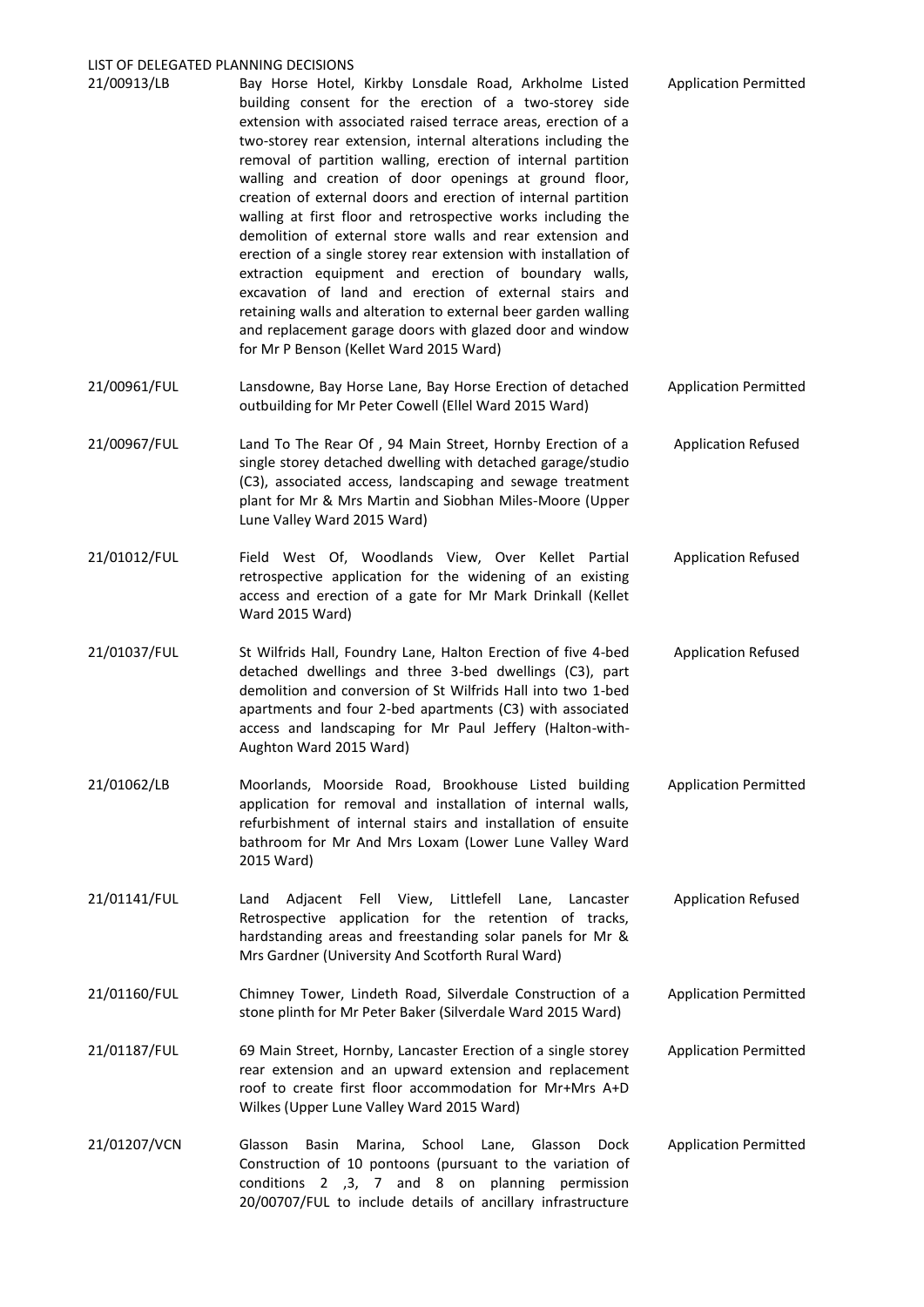| LIST OF DELEGATED PLANNING DECISIONS |                                                                                                                                                                                                                                                              |                              |
|--------------------------------------|--------------------------------------------------------------------------------------------------------------------------------------------------------------------------------------------------------------------------------------------------------------|------------------------------|
|                                      | including access gates, water and electrical pedestals and an<br>emergency buoy stand and to amend development period<br>and the Construction Environmental Management Plan) for<br>Mr Ian Bolster (Ellel Ward 2015 Ward)                                    |                              |
| 21/01212/FUL                         | Land East Of Annie's Barn, Yenham Lane, Overton Erection of<br>a dwelling and associated access for Mr & Mrs Armer<br>(Overton Ward 2015 Ward)                                                                                                               | <b>Application Refused</b>   |
| 21/01216/FUL                         | Woodfield House, Moorside Road, Brookhouse Erection of a<br>two storey dwelling with detached garage, creation of a new<br>access and installation of a package treatment plant for Mrs<br>Joyce Nevison (Lower Lune Valley Ward 2015 Ward)                  | <b>Application Permitted</b> |
| 21/01250/FUL                         | Land Between 3 And 5 Dalton Road, Lancaster, Lancashire<br>Demolition of 3 existing garages and erection of two<br>detached dwellings (C3) with associated landscaping, access<br>and erection of outbuilding for Lindsay Robertson (Bulk Ward<br>2015 Ward) | <b>Application Refused</b>   |
| 21/01332/FUL                         | 39 Lancaster Road, Carnforth, Lancashire Installation of seven<br>replacement windows and one replacement door to the side<br>and rear elevations for Fiona Taylor (Carnforth And Millhead<br>Ward 2015 Ward)                                                | <b>Application Refused</b>   |
| 21/01342/FUL                         | Bee Farm Barn, Chapel Lane, Overton Conversion of rear<br>garage to ensuite bedroom, erection of a fence and gate to<br>the front elevation, and creation of front parking area for Mr<br>& Mrs Fletcher (Overton Ward 2015 Ward)                            | Application Withdrawn        |
| 21/01372/FUL                         | Oak Cottage, Quernmore Road, Caton Erection of a rear<br>porch for Mary Hodgson (Lower Lune Valley Ward 2015<br>Ward)                                                                                                                                        | Application Withdrawn        |
| 21/01373/LB                          | Oak Cottage, Quernmore Road, Caton Listed building<br>application for the erection of a rear porch for Mary Hodgson<br>(Lower Lune Valley Ward 2015 Ward)                                                                                                    | Application Withdrawn        |
| 21/01412/FUL                         | Grange Court, Hasty Brow Road, Slyne Erection of a first floor<br>extension over existing garage for Mr M McCarty (Bolton And<br>Slyne Ward 2015 Ward)                                                                                                       | <b>Application Permitted</b> |
| 21/01441/FUL                         | 24 Elm Grove, Morecambe, Lancashire Demolition of existing<br>single storey rear extension and erection of a single storey<br>rear/side extension for Mr. & Mrs Moran /Sunter (Bare Ward<br>2015 Ward)                                                       | <b>Application Permitted</b> |
| 21/01448/FUL                         | 12 Heversham Close, Lancaster, Lancashire Erection of a<br>single storey rear extension, and construction of retaining<br>wall and steps for Mr & Mrs Jackson (Scotforth East Ward<br>2015 Ward)                                                             | <b>Application Permitted</b> |
| 21/01485/FUL                         | 55 Belle Vue Terrace, Lancaster, Lancashire Conversion of<br>outbuilding to create ancillary accommodation in association<br>with 55 Belle Vue Terrace and construction of raised decking<br>area for Mr and Mrs Elieli (Scotforth West Ward 2015 Ward)      | <b>Application Permitted</b> |
| 21/01505/FUL                         | 1 St Andrews Close, Lancaster, Lancashire Demolition of<br>existing rear conservatory, erection of a single storey front<br>extension, and erection of a single storey side and rear                                                                         | <b>Application Permitted</b> |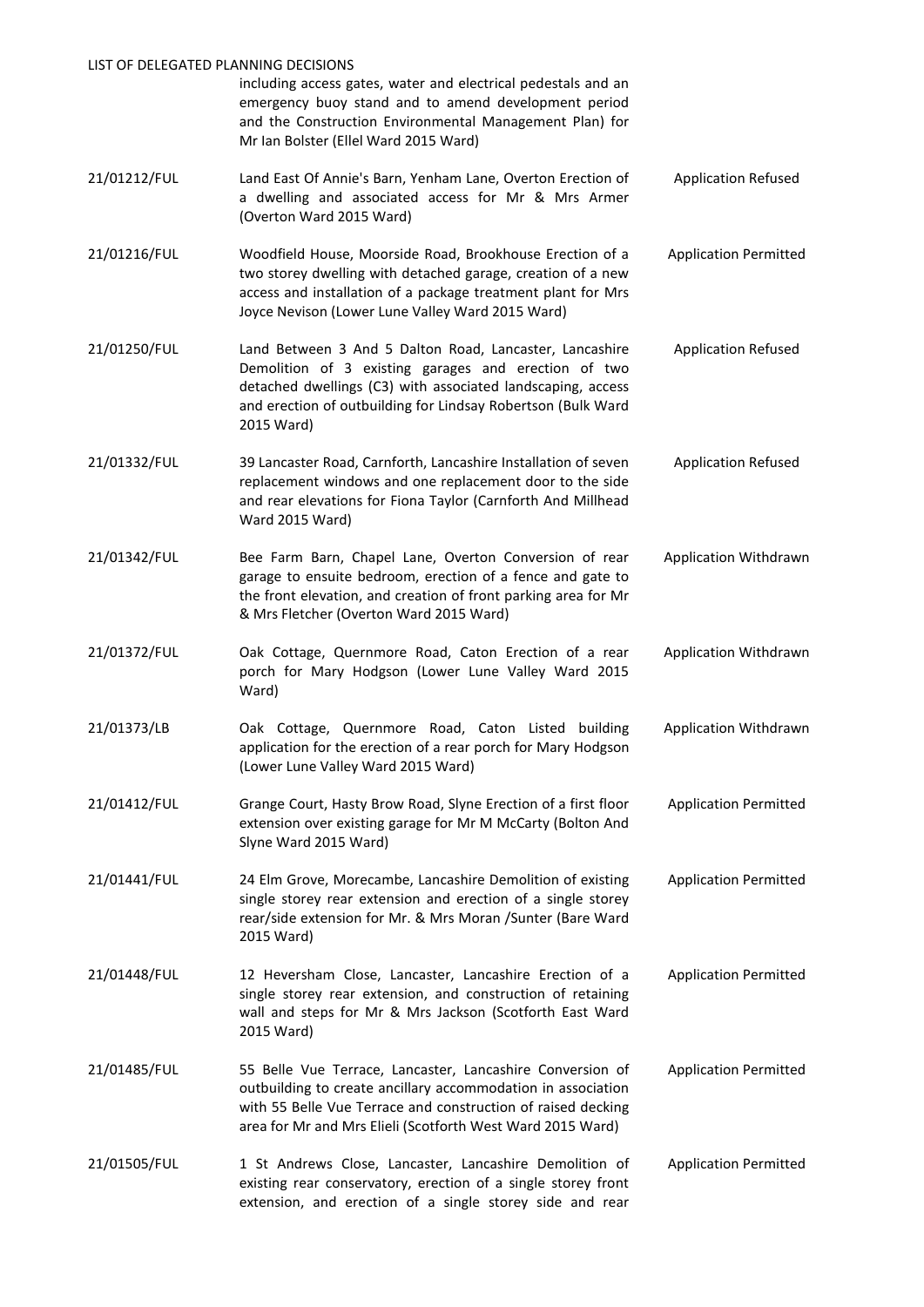| LIST OF DELEGATED PLANNING DECISIONS | extension for Mr M Izzeldin (John O'Gaunt Ward 2015 Ward)                                                                                                                                                                                                                                                                                                                                                                                                                                                                                 |                              |
|--------------------------------------|-------------------------------------------------------------------------------------------------------------------------------------------------------------------------------------------------------------------------------------------------------------------------------------------------------------------------------------------------------------------------------------------------------------------------------------------------------------------------------------------------------------------------------------------|------------------------------|
| 21/01515/FUL                         | 21 Hest Bank Lane, Hest Bank, Lancaster Erection of single<br>storey side extension with balcony above, installation of<br>windows/doors and construction of external steps for Mr And<br>Mrs Wright (Bolton And Slyne Ward 2015 Ward)                                                                                                                                                                                                                                                                                                    | <b>Application Permitted</b> |
| 21/01521/FUL                         | Stanley Farm, Quernmore Road, Quernmore Change of use of<br>existing agricultural building into 3 dwellings (C3) including<br>vehicular access road, parking and landscaping, installation of<br>a package treatment plant and drainage infrastructure for<br>Claughton Hall Estate Ltd (Lower Lune Valley Ward 2015<br>Ward)                                                                                                                                                                                                             | Application Withdrawn        |
| 21/01558/FUL                         | 7 Leach House Lane, Galgate, Lancaster Proposed loft<br>conversion including installation of rooflights to the rear<br>elevation for Leonie Unterholzner and Eoghan Wall (Ellel<br>Ward 2015 Ward)                                                                                                                                                                                                                                                                                                                                        | <b>Application Permitted</b> |
| 21/01561/FUL                         | Mill Lane, Adjacent To Bay View Nursery And Garden Centre,<br>Bolton Le Sands Proposed highway improvements to Mill<br>Lane including carriageway widening, construction of new<br>footway to the west and installation of traffic signals at either<br>end of single carriageway railway bridge for Lisa Clarke<br>(Bolton And Slyne Ward 2015 Ward)                                                                                                                                                                                     | <b>Application Permitted</b> |
| 21/01568/FUL                         | 5 Hamilton Road, Morecambe, Lancashire Construction of a<br>hip to gable roof extension and a rear dormer extension,<br>installation of a door to the rear elevation, two windows to<br>the side elevation, and three rooflights to the front elevation<br>for Mr.&Mrs. P. Bell (Torrisholme Ward 2015 Ward)                                                                                                                                                                                                                              | <b>Application Permitted</b> |
| 22/00003/LB                          | 1 Melling Hall, Melling Road, Melling Listed building<br>application for the creation of a new internal opening with<br>doors, installation of a replacement floor and the installation<br>of ceiling lights to the ground floor for Mr and Mrs Farnworth<br>(Upper Lune Valley Ward 2015 Ward)                                                                                                                                                                                                                                           | <b>Application Permitted</b> |
| 22/00006/FUL                         | St Wilfrids Church Of England Primary School, Penny Stone<br>Road, Halton Erection of a timber cabin, relocation of<br>climbing wall to extend existing play area, installation of table<br>tennis table and installation of replacement timber play boat<br>for Mrs Claire Weymouth (Halton-with-Aughton Ward 2015<br>Ward)                                                                                                                                                                                                              | <b>Application Permitted</b> |
| 22/00010/FUL                         | 19 Townsfield, Silverdale, Carnforth Demolition of existing<br>conservatory to the rear elevation, erection of a single storey<br>rear extension and a covered store to the side, construction<br>of a rear dormer extension, conversion of existing car port to<br>ancillary living accommodation with erection of a single<br>storey side and rear extension, excavation of land,<br>construction of retaining walls and steps, and the installation<br>of a package treatment plant<br>for Mr and Mrs Amor (Silverdale Ward 2015 Ward) | <b>Application Refused</b>   |
| 22/00015/POSTAD                      | Proposed Development Site, Thornton Road, Morecambe<br>Post Decision Advice Meeting Request for planning<br>application 20/00478/FUL for Paul Hart (Poulton Ward 2015<br>Ward)                                                                                                                                                                                                                                                                                                                                                            | Closed                       |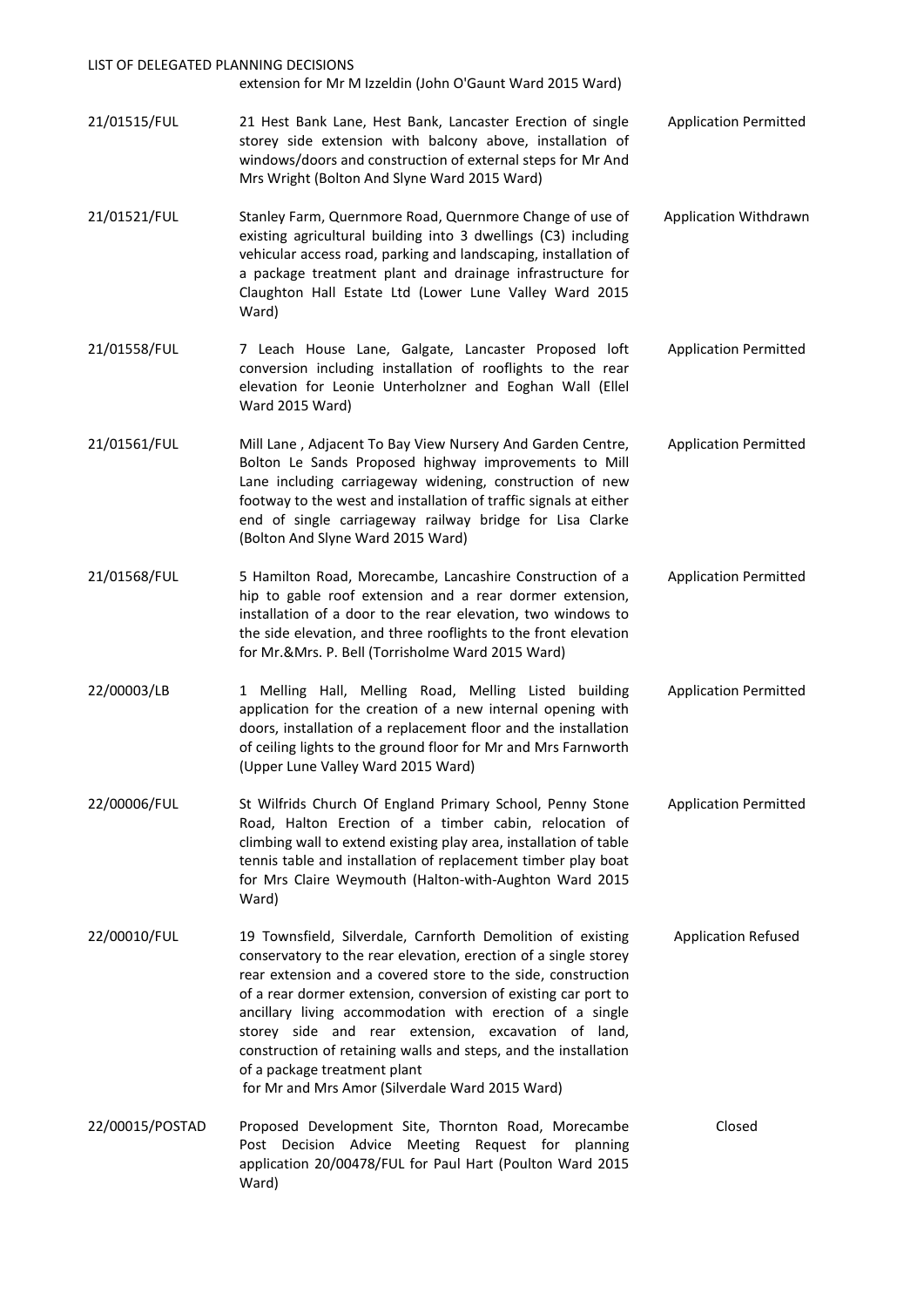| LIST OF DELEGATED PLANNING DECISIONS |                                                                                                                                                                                                                                                 |                              |
|--------------------------------------|-------------------------------------------------------------------------------------------------------------------------------------------------------------------------------------------------------------------------------------------------|------------------------------|
| 22/00020/DIS                         | Cort House, Main Street, Arkholme Discharge of condition 3<br>on approved application 21/00245/FUL for Dr Lesley Bow<br>(Kellet Ward 2015 Ward)                                                                                                 | <b>Application Permitted</b> |
| 22/00021/DIS                         | Cort House, Main Street, Arkholme Discharge of condition 3<br>on approved application 21/00246/LB for Dr Lesley Bow<br>(Kellet Ward 2015 Ward)                                                                                                  | <b>Application Permitted</b> |
| 22/00029/DIS                         | 67 And 69 Slyne Road And Land To The Rear, Lancaster,<br>Lancashire Discharge of conditions 3,4,5,7,8,9,10,12 and 13<br>on approved application 21/00515/FUL for Mr Luke Newland<br>(Skerton East Ward 2015 Ward)                               | <b>Application Permitted</b> |
| 22/00029/REM                         | Land North Of Rectory Gardens, Lancaster Road, Cockerham<br>Reserved matters application for the erection of 18 dwellings<br>with associated landscaping and open space for Mr Whelan<br>(Ellel Ward 2015 Ward)                                 | <b>Application Refused</b>   |
| 22/00030/DIS                         | Little Wood, Blackwood End Farm, Bay Horse Road Discharge<br>of conditions 3,4 and 5 on approved<br>application<br>20/01330/FUL for Ms Joanne Whitaker (Lower Lune Valley<br>Ward 2015 Ward)                                                    | <b>Split Decision</b>        |
| 22/00032/DIS                         | Buildings Adjacent To 43 Main Road And Land To The Front<br>Of Pear Tree House, Nether Kellet, Carnforth Discharge of<br>conditions 3 and 9 on approved application 21/00775/FUL for<br>Mr Andrew Kirkham (Kellet Ward 2015 Ward)               | <b>Application Permitted</b> |
| 22/00034/DIS                         | 67 And 69 Slyne Road And Land To The Rear, Lancaster,<br>Lancashire Discharge of condition 6 on approved application<br>21/00515/FUL for Mr Luke Newland (Skerton East Ward 2015<br>Ward)                                                       | <b>Application Permitted</b> |
| 22/00035/DIS                         | Mill House, Spout Lane, Wennington Discharge of conditions<br>3,4,6,7,8,9,10,11,12,13 and 14 on planning permission<br>19/00887/FUL for Mr Paul Metcalfe (Upper Lune Valley Ward<br>2015 Ward)                                                  | <b>Split Decision</b>        |
| 22/00036/DIS                         | Mill House, Spout Lane, Wennington Discharge of conditions<br>3,4,5,6 and 7 on planning permission 19/00888/LB for Mr<br>Paul Metcalfe (Upper Lune Valley Ward 2015 Ward)                                                                       | <b>Split Decision</b>        |
| 22/00037/DIS                         | Wennington Institute, Bentham Road, Wennington Discharge<br>of conditions 3 and 4 on approved application 20/00812/FUL<br>for Mr M Chapman (Upper Lune Valley Ward 2015 Ward)                                                                   | <b>Application Permitted</b> |
| 22/00038/DIS                         | Field Barn, Adjacent To Thwaite Lodge, 25 Crag Bank<br>Crescent Discharge of condition 4 on approved application<br>21/00495/VCN for Mrs Adelaide Ireland and Sandra Robinson<br>(Carnforth And Millhead Ward 2015 Ward)                        | <b>Application Permitted</b> |
| 22/00038/FUL                         | 1 Laithbutts Lane, Nether Kellet, Carnforth Demolition of<br>existing fire damaged bungalow, erection of new bungalow<br>and widening of existing access for mr paul gott (Kellet Ward<br>2015 Ward)                                            | Application Withdrawn        |
| 22/00044/DIS                         | Buildings Adjacent To 43 Main Road And Land To The Front<br>Of Pear Tree House, Nether Kellet, Carnforth Discharge of<br>conditions 4, 5, 10, 11, 15, 16 and 17 on approved application<br>21/00775/FUL for Mr Andrew Kirkham (Kellet Ward 2015 | <b>Application Permitted</b> |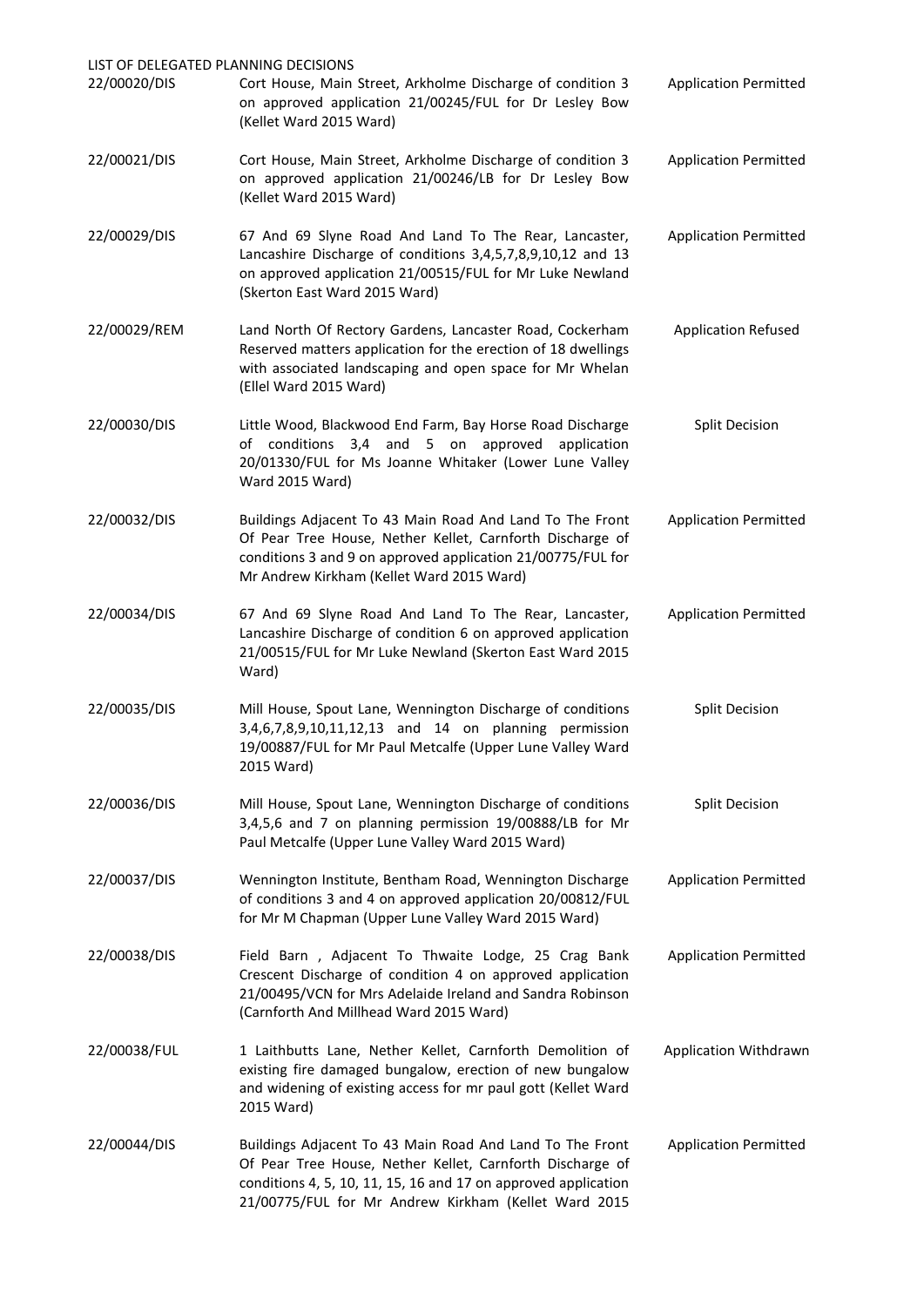LIST OF DELEGATED PLANNING DECISIONS Ward)

22/00045/FUL Batty Hill Farm, Lancaster Road, Cockerham Retrospective application for erection of an agricultural livestock building for Mr Peter Hewitt (Ellel Ward 2015 Ward) Application Permitted 22/00048/DIS 6 Ullswater Road, Lancaster, Lancashire Discharge of condition 5 on approved application 21/01460/FUL for Mr Matthew Robinson (Bulk Ward 2015 Ward) Application Permitted 22/00052/DIS The Hawthorns Caravan Park, Main Road, Nether Kellet Discharge of conditions 3,4 and 5 on approved application 19/01595/CU for Mr Ashley Wright (Kellet Ward 2015 Ward) Application Permitted 22/00052/FUL Ward 8, Royal Lancaster Infirmary, Ashton Road Installation of replacement windows at ground floor level for Mark Hampton (Scotforth West Ward 2015 Ward) Application Permitted 22/00053/LB Ward 8, Royal Lancaster Infirmary, Ashton Road Listed building application for the installation of replacement windows at ground floor level for Mark Hampton (Scotforth West Ward 2015 Ward) Application Permitted 22/00056/FUL Land North Of Rectory Gardens, Lancaster Road, Cockerham Demolition of agricultural buildings and erection of 4 dwellings (C3) with associated infrastructure, internal road and landscaping for Mr M Whelan (Ellel Ward 2015 Ward) Application Refused 22/00064/LB 29 St Georges Quay, Lancaster, Lancashire Listed building application for replacement of windows to the side and rear elevation and retrospective application for installation of windows to the front elevation for Mr Chris Harrison (Castle Ward 2015 Ward) Application Permitted 22/00065/FUL Former Sofidel UK, Caton Road, Quernmore Demolition of part of existing warehouse building (B2) and detached outbuilding, refurbishment and recladding of remaining warehouse, erection of side warehouse extension (B2), erection of 3 storey rear office extension, associated access, parking, service yard, refuse storage and landscaping for Miss Jordan Balazs (Lower Lune Valley Ward 2015 Ward) Application Withdrawn 22/00072/VCN 9 St Johns Avenue, Silverdale, Lancashire Erection of one 2 storey dwelling (C3), alteration of levels and installation of drainage infrastructure (pursuant to the variation of conditions 2, 9 and 10 on planning permission 20/00640/FUL to amend plans of the house and garage roofs including solar panels and ridge level) for Mr & Mrs John Burrow (Silverdale Ward 2015 Ward) Application Permitted 22/00076/POSTAD Manor Farm Barn, Chapel Lane, Overton Post decision advice meeting request for planning application 20/00380/FUL for Dan Williams (Overton Ward 2015 Ward) Closed 22/00094/PRE3 Land To The South Of Lawsons Bridge Site, Scotforth Road, Lancaster Erection of up to 95 residential dwellings with associated access for Northstone Developments Ltd (Scotforth West Ward 2015 Ward) Closed 22/00119/PRE3 Haverbreaks Farm, Foundry Lane, Halton Commercial Closed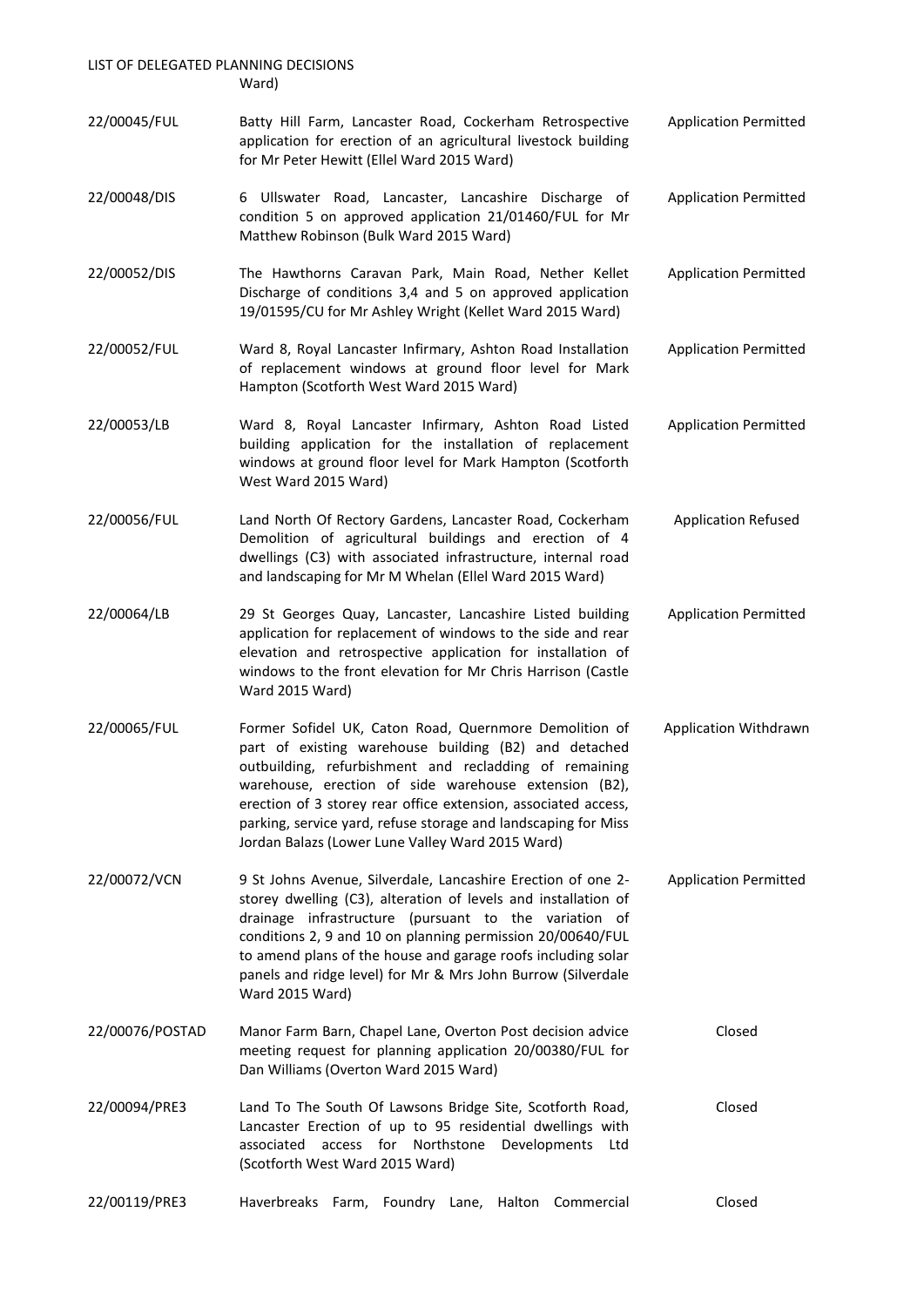| LIST OF DELEGATED PLANNING DECISIONS | development to provide approximately 9,622 SqM of Use<br>Class B floorspace for VMC Developments (Halton-with-<br>Aughton Ward 2015 Ward)                                                                                                                                                         |                              |
|--------------------------------------|---------------------------------------------------------------------------------------------------------------------------------------------------------------------------------------------------------------------------------------------------------------------------------------------------|------------------------------|
| 22/00120/FUL                         | Morecambe Winter Gardens, 209 Marine Road Central,<br>Morecambe Temporary siting of 2 modular toilet blocks with<br>fencing and concrete hardstanding for a period of 3 years for<br>Helen O'Neil (Poulton Ward 2015 Ward)                                                                        | <b>Application Permitted</b> |
| 22/00121/LB                          | Morecambe Winter Gardens, 209 Marine Road Central,<br>Morecambe Listed building consent for temporary siting of 2<br>modular toilet blocks with fencing and concrete hardstanding<br>for a period of 3 years for Helen O'Neil (Poulton Ward 2015<br>Ward)                                         | <b>Application Permitted</b> |
| 22/00130/FUL                         | 3 Homfray Avenue, Morecambe, Lancashire Demolition of<br>rear conservatory, erection of single storey rear extension,<br>construction of decking, construction of front porch and<br>conversion of attached garage to habitable room for Heidi<br>Graham (Torrisholme Ward 2015 Ward)             | <b>Application Permitted</b> |
| 22/00132/FUL                         | West Lindeth Hall, 2 Stankelt Road, Silverdale Erection of a<br>detached double carport with electric charging point and<br>construction of external steps for Mr G Grayson (Silverdale<br>Ward 2015 Ward)                                                                                        | <b>Application Permitted</b> |
| 22/00139/FUL                         | 4 Cumberland View, Lancaster, Lancashire Construction of<br>dormer extensions to the front and rear elevations for James<br>Glass (John O'Gaunt Ward 2015 Ward)                                                                                                                                   | <b>Application Permitted</b> |
| 22/00141/CU                          | 71 Bulk Road, Lancaster, Lancashire Change of use of dwelling<br>(C3) to small HMO (C4) for Lyna Sharman (Bulk Ward 2015<br>Ward)                                                                                                                                                                 | Application Withdrawn        |
| 22/00148/FUL                         | 29 Broadlands Drive, Bolton Le Sands, Carnforth Demolition<br>of existing conservatory and garage, erection of a single<br>storey rear extension, garage, and a front porch, and the<br>construction of a raised patio and steps to the rear for Mr A<br>Hunter (Bolton And Slyne Ward 2015 Ward) | <b>Application Permitted</b> |
| 22/00149/ADV                         | 13 Market Street, Lancaster, Lancashire Advertisement<br>application for the display of 1 halo illuminated fascia sign, 1<br>externally illuminated projecting sign and 1 internally<br>illuminated menu box for Nando's Chickenland Ltd (Castle<br>Ward 2015 Ward)                               | <b>Application Permitted</b> |
| 22/00154/FUL                         | 1 Montbegon, Hornby, Lancaster Erection of a two storey<br>side extension, erection of a two storey front extension, and<br>installation of solar panels for Mr & Mrs Towers (Upper Lune<br>Valley Ward 2015 Ward)                                                                                | <b>Application Permitted</b> |
| 22/00158/FUL                         | Greenbank Farm, Hornby Road, Claughton Retrospective<br>application for erection of an extension to existing<br>agricultural building for Mr David Platts (Lower Lune Valley<br>Ward 2015 Ward)                                                                                                   | <b>Application Permitted</b> |
| 22/00160/FUL                         | 38 Oak Drive, Halton, Lancaster Erection of a single storey<br>side and rear extension with overhanging roof, construction<br>of balustrade, external steps and raised patio area to the<br>rear, construction of a dormer extension to the front                                                 | <b>Application Permitted</b> |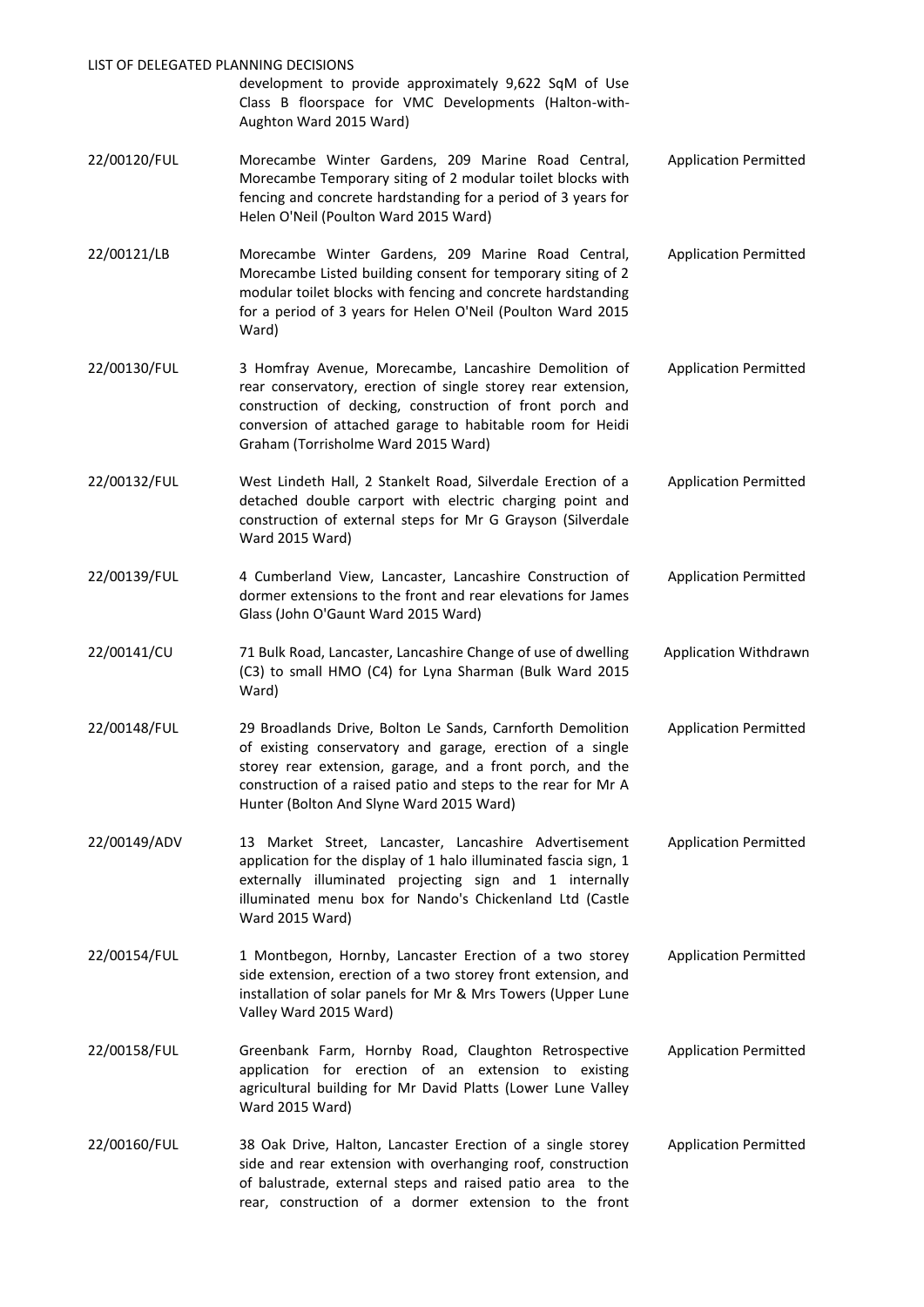| LIST OF DELEGATED PLANNING DECISIONS |                                                                                                                                                                                                                                                                                                                                 |                                           |
|--------------------------------------|---------------------------------------------------------------------------------------------------------------------------------------------------------------------------------------------------------------------------------------------------------------------------------------------------------------------------------|-------------------------------------------|
|                                      | elevation and construction of a ramp to the side for Mr & Mrs<br>Eden (Halton-with-Aughton Ward 2015 Ward)                                                                                                                                                                                                                      |                                           |
| 22/00170/FUL                         | 20 Lancaster Road, Overton, Morecambe Erection of a two<br>storey extension to the rear elevation and construction of a<br>raised terrace and steps with associated timber screen for Mr<br>& Mrs Smith (Overton Ward 2015 Ward)                                                                                                | <b>Application Permitted</b>              |
| 22/00175/FUL                         | Units 1 - 9, Lansil Way, Lancaster Erection of a single storey<br>side extension with mezzanine level to the east and re-siting<br>of existing mast to roof and erection of a 3 storey side<br>extension to the west for Lowman (Bulk Ward 2015 Ward)                                                                           | <b>Application Permitted</b>              |
| 22/00180/LB                          | Stirzakers Farm, Saltoake Road, Bay Horse Listed building<br>application for retention of replacement slates, felt and<br>battens to western roof pitch for Mr K Drinkwater (Ellel Ward<br>2015 Ward)                                                                                                                           | <b>Application Refused</b>                |
| 22/00191/FUL                         | CTAP, John Creed Avenue, Lancaster University Removal of<br>existing revolving door and installation of replacement<br>window, installation of ducts, construction of external plant<br>space with installation of two flues and associated<br>landscaping for Mr David Wynn Griffiths (University And<br>Scotforth Rural Ward) | <b>Application Permitted</b>              |
| 22/00192/FUL                         | Lane Head Farmhouse, Hornby Road, Wray Retrospective<br>application for creation of new vehicular access off B6480<br>Hornby Road, excavation of land to create a driveway and<br>partial demolition of boundary wall for Mr M Watts (Lower<br>Lune Valley Ward 2015 Ward)                                                      | Application Withdrawn                     |
| 22/00193/FUL                         | 15 Greenshank Close, Heysham, Morecambe Erection of a<br>single storey side/rear extension for Mr.&Mrs. M. Hogg<br>(Heysham South Ward 2015 Ward)                                                                                                                                                                               | <b>Application Permitted</b>              |
| 22/00199/LB                          | 16 Cinnabar House, Poulton Road, Morecambe Listed<br>building consent for the installation of internal wall insulation<br>and replacement of existing electric room heaters for Miss<br>Olivia Chapman (Poulton Ward 2015 Ward)                                                                                                 | <b>Application Permitted</b>              |
| 22/00204/ELDC                        | 11 West Road, Lancaster, Lancashire Existing lawful<br>development certificate for use as house in multiple<br>occupation (C4) for Mrs Sally Clisby (Marsh Ward 2015 Ward)                                                                                                                                                      | Lawful Development<br>Certificate Granted |
| 22/00206/FUL                         | Red Bank Barn, Silverdale Road, Yealand Redmayne Erection<br>of a single storey front extension, side extension and rear<br>extension, installation of new windows to the front and side<br>elevation and installation of a door to the front elevation for<br>Mr Kenneth James (Silverdale Ward 2015 Ward)                     | <b>Application Permitted</b>              |
| 22/00210/FUL                         | 53 Africa Drive, Lancaster, Lancashire Construction of a<br>canopy to the rear elevation with decking for Mr P. Clough<br>(Marsh Ward 2015 Ward)                                                                                                                                                                                | Application Withdrawn                     |
| 22/00213/FUL                         | 2 Thurnham Mill Cottages, Thurnham Mill, Thurnham<br>Demolition of existing single storey extension and erection of<br>a two storey rear extension for Mr George Tostevin (Ellel<br>Ward 2015 Ward)                                                                                                                             | <b>Application Permitted</b>              |
| 22/00218/FUL                         | Overtown Farm, Woodman Lane, Cowan Bridge Construction                                                                                                                                                                                                                                                                          | <b>Application Permitted</b>              |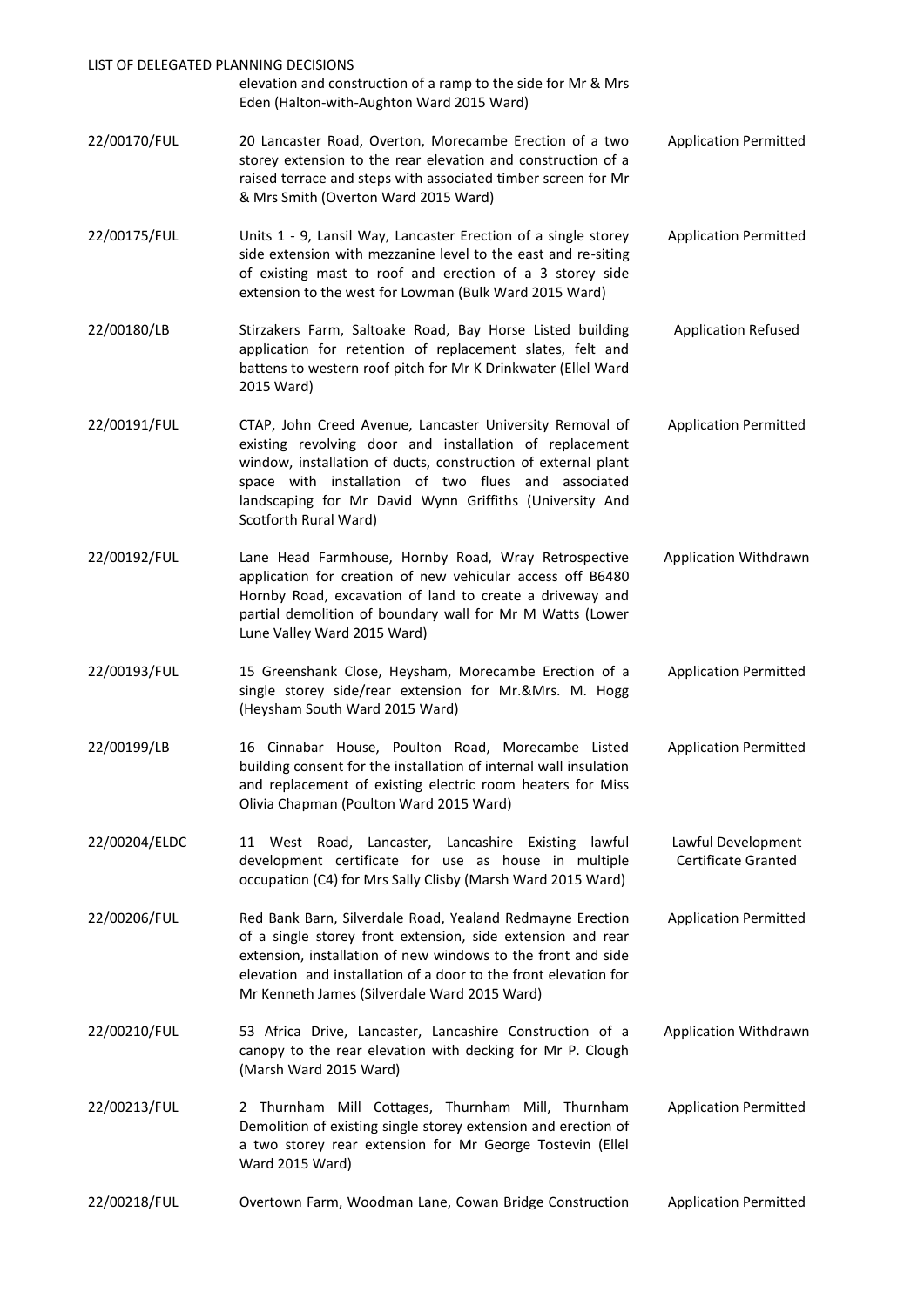| LIST OF DELEGATED PLANNING DECISIONS | of a swimming pool and associated plant room for Mr And<br>Mrs Cleaver (Upper Lune Valley Ward 2015 Ward)                                                                                                                                                                                                                                                                                                                                                                                                                       |                              |
|--------------------------------------|---------------------------------------------------------------------------------------------------------------------------------------------------------------------------------------------------------------------------------------------------------------------------------------------------------------------------------------------------------------------------------------------------------------------------------------------------------------------------------------------------------------------------------|------------------------------|
| 22/00220/FUL                         | 26 Clifton Drive, Morecambe, Lancashire Erection of a single<br>storey rear extension for Mr D. Jones (Bare Ward 2015 Ward)                                                                                                                                                                                                                                                                                                                                                                                                     | <b>Application Permitted</b> |
| 22/00227/FUL                         | 6 Wallings Lane, Silverdale, Carnforth Erection of single<br>storey side extension including solar panels, partial<br>demolition of existing garage and erection of replacement<br>garage, installation of air source heat pump for Mr & Mrs<br>Kelly (Silverdale Ward 2015 Ward)                                                                                                                                                                                                                                               | <b>Application Permitted</b> |
| 22/00228/FUL                         | The Chapel, Kirkby Lonsdale Road, Over Kellet Retrospective<br>application for the retention of outbuilding for ancillary<br>accommodation in association with The Chapel for Mr Glyn<br>Painter (Kellet Ward 2015 Ward)                                                                                                                                                                                                                                                                                                        | Application Withdrawn        |
| 22/00232/FUL                         | Beck House, Borwick Road, Borwick Installation of gates for<br>Mr and Mrs Neil Robinson (Kellet Ward 2015 Ward)                                                                                                                                                                                                                                                                                                                                                                                                                 | <b>Application Permitted</b> |
| 22/00233/LB                          | Beck House,<br>Borwick Road, Borwick Listed<br>building<br>application for installation of gates for Mr and Mrs Neil<br>Robinson (Kellet Ward 2015 Ward)                                                                                                                                                                                                                                                                                                                                                                        | <b>Application Permitted</b> |
| 22/00238/VCN                         | Hill Farm, Littledale Road, Brookhouse Change of use of barns<br>to two dwellings (C3), demolition of existing modern barns<br>and erection of two new dwellings (C3), creation of passing<br>place and erection of bin store (pursuant to the variation of<br>conditions 2 and 5 on planning permission 18/01419/FUL to<br>amend the site plan to include garden room within Plot 4 and<br>to include the use of single ply flat roofing membrane to the<br>garden room) for Mr M Gerega (Lower Lune Valley Ward<br>2015 Ward) | Application Withdrawn        |
| 22/00239/FUL                         | 9 Bailey Lane, Heysham, Morecambe Erection of single storey<br>rear extension, upgrading of external finishes including<br>replacement of roof, windows, doors, soffits, fascias,<br>rainwater goods and removal of a chimney stack for Mrs<br>Mavis Randle (Heysham Central Ward 2015 Ward)                                                                                                                                                                                                                                    | <b>Application Permitted</b> |
| 22/00245/ADV                         | Warren James, 1A Lancaster Gate, St Nicholas Arcade<br>Advertisement application for the display of one externally<br>illuminated fascia sign and one externally illuminated<br>projecting sign for Mr Guy Lightowler (Castle Ward 2015<br>Ward)                                                                                                                                                                                                                                                                                | <b>Application Permitted</b> |
| 22/00262/FUL                         | 23 Main Road, Nether Kellet, Carnforth Conversion of part of<br>garage into ancillary living accommodation in association<br>with 23 Main Road including installation of flue, soil vent<br>pipe, insertion of new windows and doors and mezzanine<br>level storage for Mr John Tyson (Kellet Ward 2015 Ward)                                                                                                                                                                                                                   | <b>Application Permitted</b> |
| 22/00265/FUL                         | 3 Whin Drive, Bolton Le Sands, Carnforth Erection of a single<br>storey rear extension for Mr Nigel Berry (Bolton And Slyne<br>Ward 2015 Ward)                                                                                                                                                                                                                                                                                                                                                                                  | <b>Application Permitted</b> |
| 22/00268/VCN                         | 1 Coulston Road, Lancaster, Lancashire Change of use from<br>dwelling to 7 bed student accommodation (pursuant to the<br>variation of condition 3 on planning permission 13/00724/CU<br>to reword the condition in relation to continued student                                                                                                                                                                                                                                                                                | <b>Application Permitted</b> |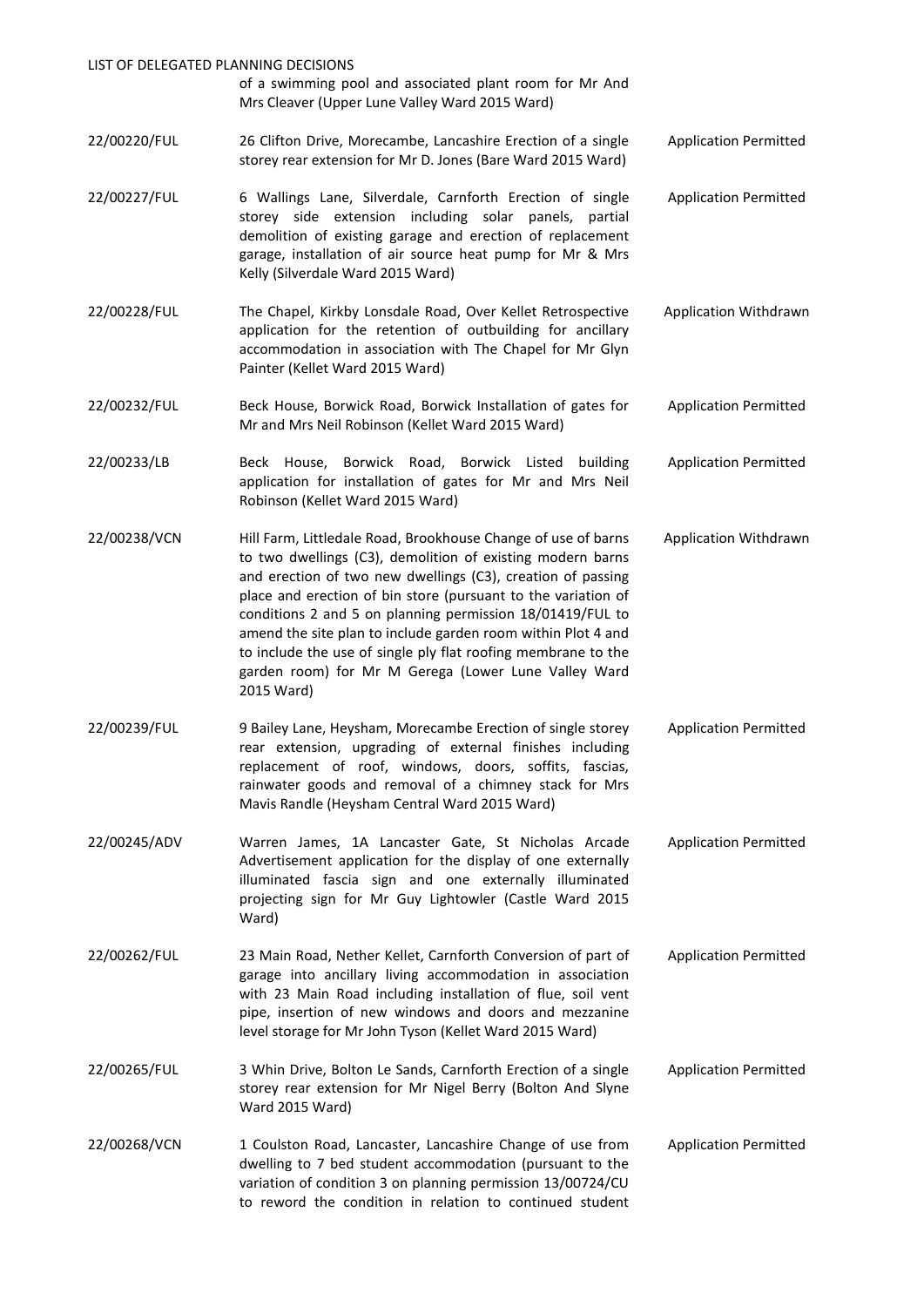| LIST OF DELEGATED PLANNING DECISIONS | occupancy) for Mr Philip Harvey (John O'Gaunt Ward 2015                                                                                                                                                                                                                                                                                          |                                           |
|--------------------------------------|--------------------------------------------------------------------------------------------------------------------------------------------------------------------------------------------------------------------------------------------------------------------------------------------------------------------------------------------------|-------------------------------------------|
|                                      | Ward)                                                                                                                                                                                                                                                                                                                                            |                                           |
| 22/00271/FUL                         | 15 Woodlands Road, Lancaster, Lancashire Erection of garage<br>to the side elevation for Mr J. Rainford (Skerton East Ward<br>2015 Ward)                                                                                                                                                                                                         | <b>Application Permitted</b>              |
| 22/00273/EIR                         | Hill Farm, Littledale Road, Brookhouse Screening request for<br>the variation of conditions 2 and 5 on planning permission<br>18/01419/FUL to amend the site plan to include garden room<br>within Plot 4 and to include the use of single ply flat roofing<br>membrane to the garden room for Mr M Gerega (Lower Lune<br>Valley Ward 2015 Ward) | <b>ES Not Required</b>                    |
| 22/00275/PLDC                        | 13 Ashfield Avenue, Lancaster, Lancashire Proposed lawful<br>development certificate for the erection of a single storey<br>rear extension, and the installation of a window and four<br>rooflights to the rear for Mr and Mrs McLaughlin (Marsh<br>Ward 2015 Ward)                                                                              | Lawful Development<br>Certificate Granted |
| 22/00276/FUL                         | 24 Lathom Avenue, Morecambe, Lancashire Erection of a<br>single storey extension to the side and rear for Mr B Davies<br>(Bare Ward 2015 Ward)                                                                                                                                                                                                   | <b>Application Permitted</b>              |
| 22/00280/FUL                         | 5 Maryland Close, Silverdale, Carnforth Retrospective<br>application for erection of a summerhouse for Mr & Mrs<br>Dryer (Silverdale Ward 2015 Ward)                                                                                                                                                                                             | <b>Application Permitted</b>              |
| 22/00285/NMA                         | 288 Oxcliffe Road, Heaton With Oxcliffe, Morecambe Non<br>material amendment to planning permission 14/00214/FUL<br>to amend the elevations and floor plans for Mr R. Howard<br>(Westgate Ward 2015 Ward)                                                                                                                                        | <b>Application Permitted</b>              |
| 22/00286/NMA                         | Land At Royal Albert Farm, Pathfinders Drive, Lancaster Non<br>material amendment to planning permission 19/01568/FUL<br>for substitution of house types on plots 5, 8, 9, 10, 12, 13, 21,<br>22, 23, 24, 26, 27, 28, 29, 30, 31, 32, 33, 34, 41, 44, 48 and 57<br>for Oakmere Homes (Northwest) Ltd (Scotforth West Ward<br>2015 Ward)          | <b>Application Refused</b>                |
| 22/00290/FUL                         | 9 Dunbar Drive, Heysham, Morecambe Erection of a single<br>storey rear extension for Mr M. Pencavel (Heysham South<br>Ward 2015 Ward)                                                                                                                                                                                                            | <b>Application Permitted</b>              |
| 22/00298/PAH                         | 30 Chapel Lane, Overton, Morecambe Erection of a 6.00<br>metre deep, single storey rear extension with a maximum<br>roof height of 3.78 metres and a maximum eaves heights of<br>3.10 metres for Sophie Davidson (Overton Ward 2015 Ward)                                                                                                        | Prior Approval Not Required               |
| 22/00306/LB                          | Lancaster Castle, Castle Park, Lancaster Listed building<br>application for the installation of a commemorative plaque<br>on the Eastern wall in Chapel Yard for Ms Vicki Mathews<br>(Castle Ward 2015 Ward)                                                                                                                                     | <b>Application Permitted</b>              |
| 22/00308/PAC                         | Cragg Hall Farm, Main Road, Galgate Prior approval<br>application for the change of use of two agricultural buildings<br>to flexible use for Storage and Distribution (B8) for Mr J A<br>Sayer (Ellel Ward 2015 Ward)                                                                                                                            | Prior Approval Refused                    |
| 22/00312/PREMTG                      | Spring Garden Street, Lancaster, Lancashire<br>Pre-<br>2-4                                                                                                                                                                                                                                                                                       | Closed                                    |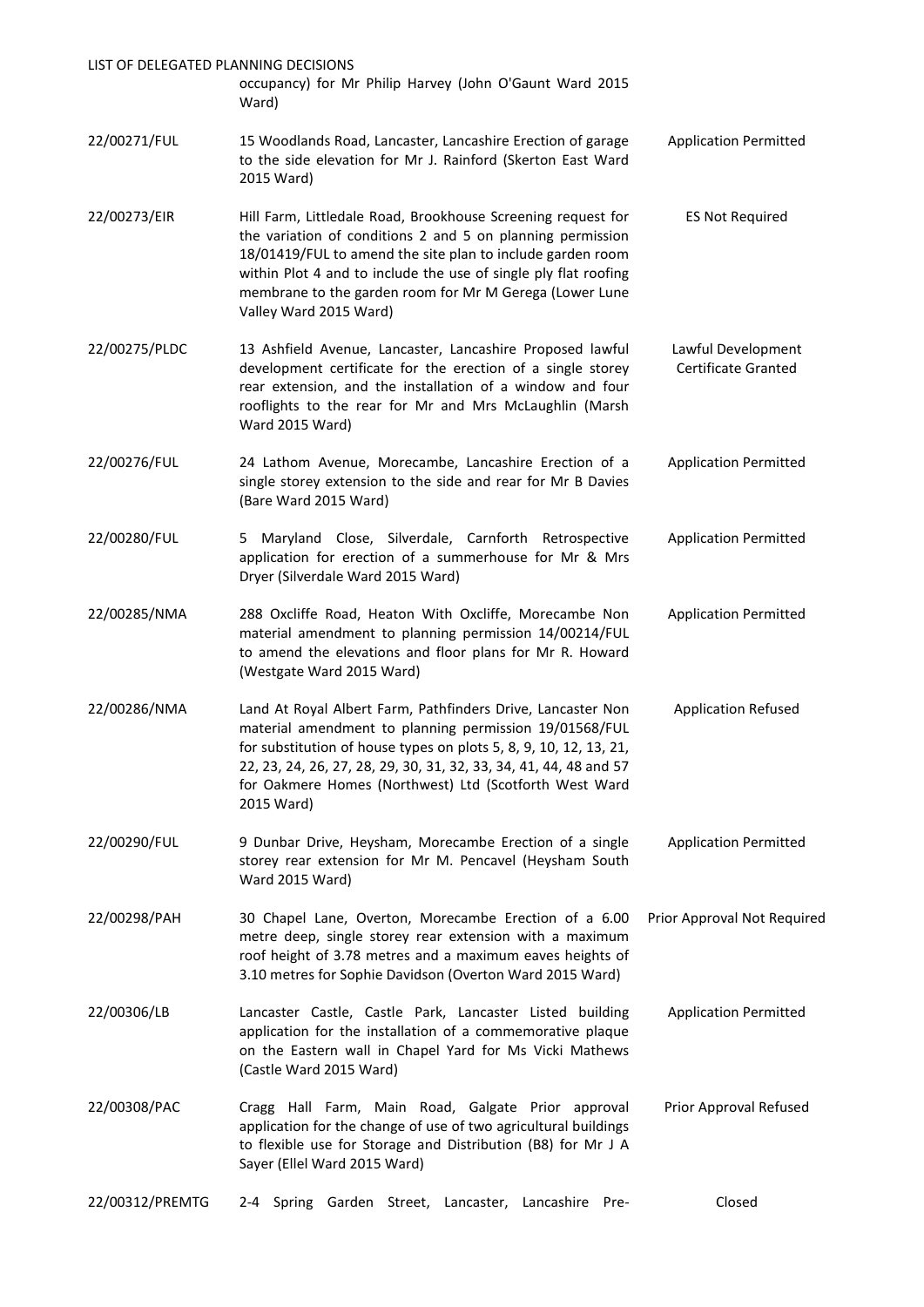| LIST OF DELEGATED PLANNING DECISIONS |                                                                                                                                                                                                                                                                                                                                                                                                                                |                                           |
|--------------------------------------|--------------------------------------------------------------------------------------------------------------------------------------------------------------------------------------------------------------------------------------------------------------------------------------------------------------------------------------------------------------------------------------------------------------------------------|-------------------------------------------|
|                                      | application meeting request following level 2 pre-app advice<br>22/00310/PRETWO for JD Wetherspoon Plc (Castle Ward<br>2015 Ward)                                                                                                                                                                                                                                                                                              |                                           |
| 22/00314/FUL                         | 37 Low Lane, Morecambe, Lancashire Erection of a single<br>storey extension to the side and rear for Ms J And P Walker<br>(Torrisholme Ward 2015 Ward)                                                                                                                                                                                                                                                                         | <b>Application Permitted</b>              |
| 22/00318/PLDC                        | 41 Clare Road, Lancaster, Lancashire Proposed lawful<br>development certificate for erection of single storey rear<br>extension for Mr Simon Burns (Skerton East Ward 2015<br>Ward)                                                                                                                                                                                                                                            | Lawful Development<br>Certificate Granted |
| 22/00319/FUL                         | 18 The Spinney, Heysham, Morecambe Erection of a first<br>floor side extension for Mr Kenneth Hargate (Heysham South<br>Ward 2015 Ward)                                                                                                                                                                                                                                                                                        | <b>Application Permitted</b>              |
| 22/00326/PLDC                        | 2 Grant Close, Lancaster, Lancashire Proposed lawful<br>development certificate for the demolition of existing<br>conservatory and the erection of a single storey rear<br>extension for Mr P. Ashton (Marsh Ward 2015 Ward)                                                                                                                                                                                                   | Lawful Development<br>Certificate Granted |
| 22/00327/PLDC                        | 16 Daisy Bank, Quernmore Road, Lancaster Proposed lawful<br>development certificate for the construction of a hip to gable<br>extension and a dormer extension to the rear elevation for<br>Mr & Mrs B Diamond (Lower Lune Valley Ward 2015 Ward)                                                                                                                                                                              | Lawful Development<br>Certificate Granted |
| 22/00329/PLDC                        | 12 Parkside, Morecambe, Lancashire Proposed Lawful<br>Development Certificate for the construction of a dormer to<br>the rear elevation for Mr M. Sturgess (Westgate Ward 2015<br>Ward)                                                                                                                                                                                                                                        | Lawful Development<br>Certificate Granted |
| 22/00336/AD                          | Scale House Farm, Scale House Lane, Wray Agricultural<br>determination for creation of hardstanding for Mr Daniel<br>Towers (Upper Lune Valley Ward 2015 Ward)                                                                                                                                                                                                                                                                 | Prior Approval Not Required               |
| 22/00343/PAH                         | Tall Cottage, Main Road, Thurnham Erection of a 4.50 metre<br>deep, single storey rear extension with a maximum roof<br>height of 2.70 metres and a maximum eaves heights of 2.60<br>metres for Dan Hope (Ellel Ward 2015 Ward)                                                                                                                                                                                                | Prior Approval Not Required               |
| 22/00346/EIR                         | Quay Development Site, Parliament Street,<br>Lawsons<br>Lancaster Screening opinion for the demolition of existing<br>carpet store and car wash and erection of one 9 storey<br>building and one 6 storey building for purpose-built student<br>accommodation comprising 441 studios (sui generis) with<br>ancillary communal facilities, new pedestrian access, public<br>realm and landscaping for PPG Lancaster (Bulk Ward) | <b>ES Not Required</b>                    |
| 22/00349/FUL                         | 23 Monkswell Avenue, Bolton Le Sands, Carnforth Erection of<br>a two storey rear extension and installation of door to the<br>side elevation for Mr L Hall (Bolton And Slyne Ward 2015<br>Ward)                                                                                                                                                                                                                                | <b>Application Permitted</b>              |
| 22/00352/ELDC                        | Pigwood, Gulf Lane, Cockerham Existing lawful development<br>certificate for the siting of a permanent residential caravan<br>for Mr Russell Kirkby (Ellel Ward 2015 Ward)                                                                                                                                                                                                                                                     | Lawful Development<br>Certificate Refused |
| 22/00353/PAH                         | 25 Anstable Road, Morecambe, Lancashire Erection of a 4<br>metre deep, single storey rear extension with a maximum                                                                                                                                                                                                                                                                                                             | Prior Approval Not Required               |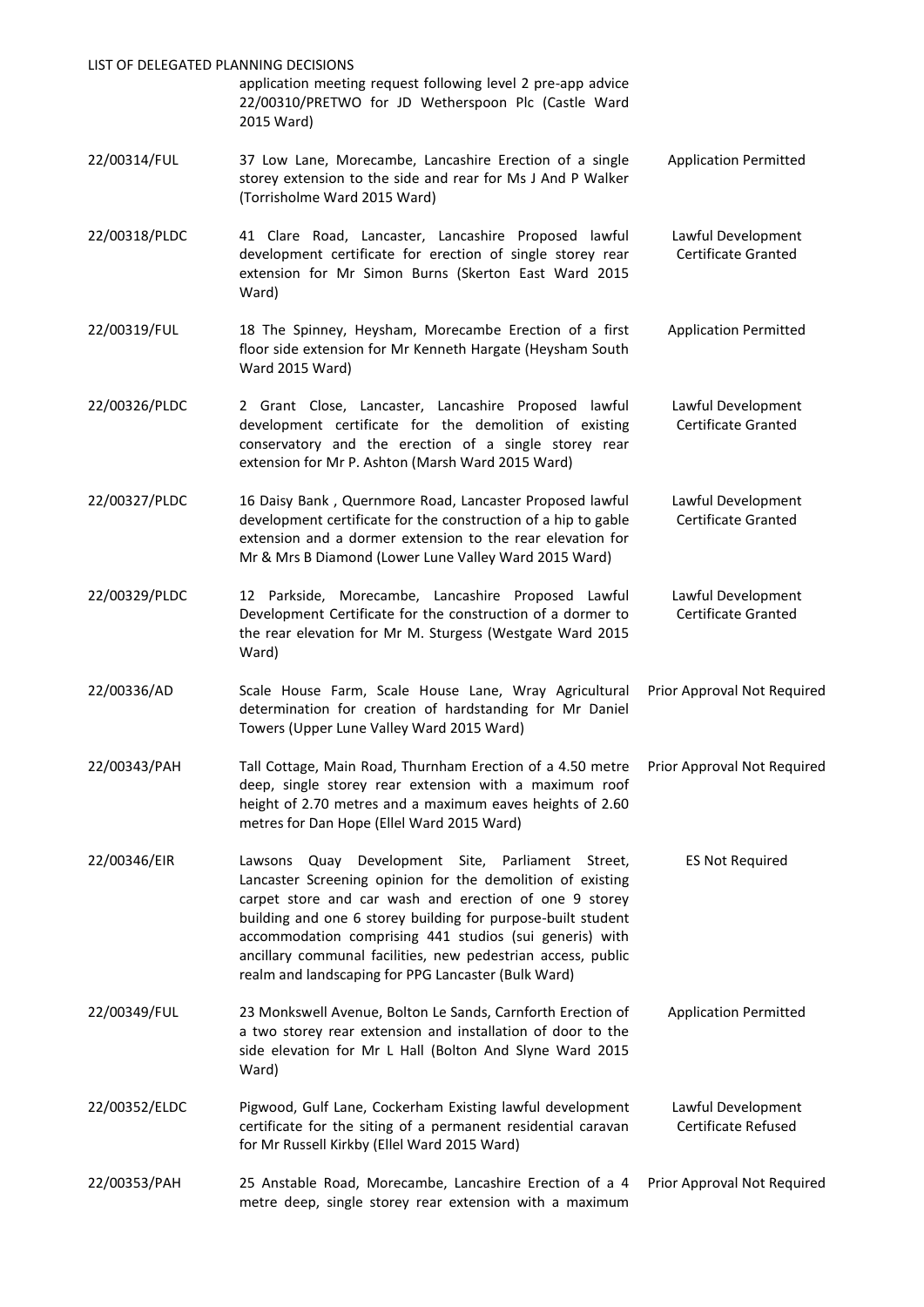| LIST OF DELEGATED PLANNING DECISIONS | roof height of 3.975 metres and a maximum eaves heights of<br>2.882 metres for Miss Waldie (Bare Ward 2015 Ward)                                                                                                                                                                                                                |                                                  |
|--------------------------------------|---------------------------------------------------------------------------------------------------------------------------------------------------------------------------------------------------------------------------------------------------------------------------------------------------------------------------------|--------------------------------------------------|
| 22/00354/PLDC                        | 158 Bare Lane, Morecambe, Lancashire Proposed lawful<br>development certificate for demolition of existing single<br>storey rear extension and erection of a new single storey rear<br>extension for Linda Lee (Torrisholme Ward 2015 Ward)                                                                                     | Lawful Development<br><b>Certificate Granted</b> |
| 22/00362/FUL                         | 1 Spruce Avenue, Lancaster, Lancashire Erection of a single<br>storey rear extension for Mr & Mrs J Easton (Scotforth West<br>Ward 2015 Ward)                                                                                                                                                                                   | <b>Application Permitted</b>                     |
| 22/00363/FUL                         | 26 Parkfield Drive, Lancaster, Lancashire Erection of a two<br>storey front extension for Mr K. Parkin (Scotforth West Ward<br>2015 Ward)                                                                                                                                                                                       | <b>Application Permitted</b>                     |
| 22/00366/ELDC                        | 6 Milking Stile Lane, Lancaster, Lancashire Existing lawful<br>development certificate for use as house in multiple<br>occupation (C4) for Mr Will Upton (Marsh Ward 2015 Ward)                                                                                                                                                 | Lawful Development<br>Certificate Granted        |
| 22/00369/PLDC                        | 19 Lonsdale Road, Morecambe, Lancashire Proposed lawful<br>development certificate for the erection of single storey rear<br>extension for Emily Mather (Bare Ward 2015 Ward)                                                                                                                                                   | Lawful Development<br>Certificate Granted        |
| 22/00371/FUL                         | 6 Bridge Road, Nether Kellet, Carnforth Erection of a first<br>floor rear and side extension for Mr Edward Wilkinson (Kellet<br>Ward 2015 Ward)                                                                                                                                                                                 | <b>Application Refused</b>                       |
| 22/00373/AD                          | Land Adjacent Fell View, Littlefell Lane, Lancaster Agricultural<br>determination for relocation of field access and track for MR<br>& MRS A GARDNER (University And Scotforth Rural Ward)                                                                                                                                      | Prior Approval Refused                           |
| 22/00377/AD                          | Oak Bank, Mewith Lane, Tatham Agricultural determination<br>for the repair and resurfacing of existing yard for Mr David<br>Lawson (Lower Lune Valley Ward 2015 Ward)                                                                                                                                                           | Prior Approval Not Required                      |
| 22/00378/ADV                         | 16 Penny Street, Lancaster, Lancashire Advertisement<br>application for the display of a non-illuminated fascia sign<br>and a non-illuminated projecting sign for Mr Andy Brook<br>(Castle Ward 2015 Ward)                                                                                                                      | <b>Application Permitted</b>                     |
| 22/00382/AD                          | Field<br>Off,<br>Bolton<br>Nether<br>Kellet<br>Agricultural<br>Lane,<br>determination for erection of storage building for Messrs<br>Chris and Herbert Halhead (Kellet Ward 2015 Ward)                                                                                                                                          | Prior Approval Refused                           |
| 22/00385/ADV                         | Motorcycle<br>Building,<br>Lancaster<br>Honda,<br>Northgate<br>Advertisement application for the display of three internally<br>illuminated folded fascia signs and a non-illuminated folded<br>freestanding sign for MG Motor UK Limited (Westgate Ward<br>2015 Ward)                                                          | <b>Application Permitted</b>                     |
| 22/00390/EIR                         | Crook O Lune Holiday Park, Lancaster Road, Quernmore<br>Screening request for change of use of land for the siting of<br>19 static holiday caravans together with the retention of<br>earthworks and associated parking, access roads, drainage<br>and landscaping for Pure Leisure Group (Lower Lune Valley<br>Ward 2015 Ward) | <b>ES Not Required</b>                           |
| 22/00398/FUL                         | Ashton House Farm, Main Road, Slyne Installation of new<br>roof over existing manure store and cattle handling pens,                                                                                                                                                                                                            | <b>Application Permitted</b>                     |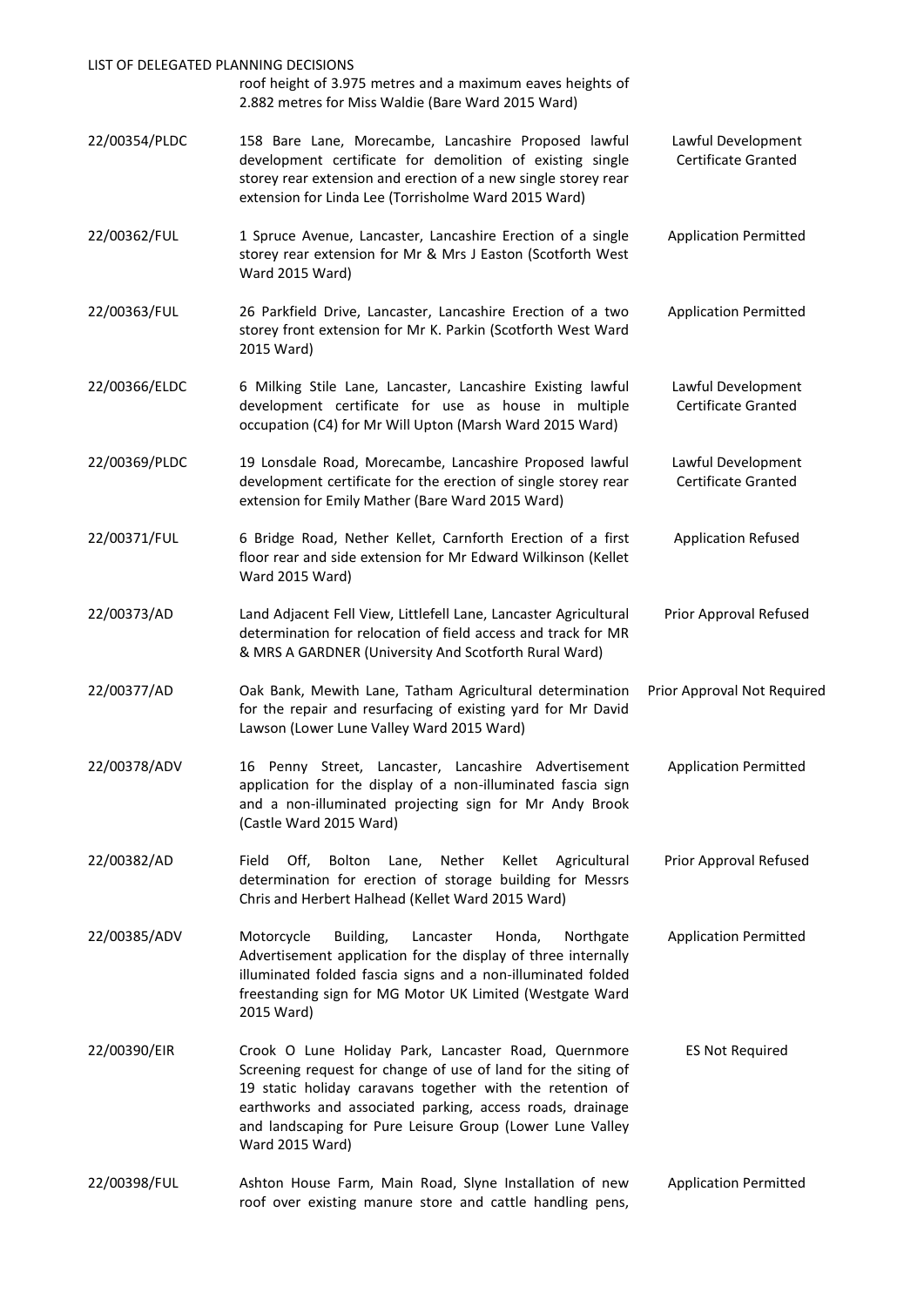#### LIST OF DELEGATED PLANNING DECISIONS

erection of a straw storage building, installation of a liquor tank and concreting of yard area for Edward Burrow (Bolton And Slyne Ward 2015 Ward)

- 22/00410/PLDC 16 Sefton Drive, Lancaster, Lancashire Proposed lawful development certificate for the construction of a hip to gable extension, construction of a dormer extension to the rear elevation and installation of a roof light to the front elevation for J. Bishop & T. Rakic-Bishop (Skerton West Ward 2015 Ward) Lawful Development Certificate Granted
- 22/00412/EIR Netherby, Aughton Road, Gressingham Screening opinion for alterations to land levels to create a lake for Mcguiness (Upper Lune Valley Ward 2015 Ward) ES Not Required
- 22/00414/NMA Land At Grid Reference 350475 474597, Dykes Lane, Yealand Conyers Non material amendment to planning permission 18/00280/FUL to alter windows and doors to the rear elevation, installation of solar panels and installation of disabled access ramp to rear for MR I Thompson (Warton Ward 2015 Ward) Application Permitted
- 22/00429/PLDC 29 Chester Place, Lancaster, Lancashire Proposed Lawful Development Certificate for the construction of a hip to gable extension and construction of dormer extension to the rear elevation for Mr Jason Udall (Scotforth East Ward 2015 Ward) Lawful Development Certificate Granted
- 22/00437/FUL 2 Aysgarth Drive, Lancaster, Lancashire Part retrospective application for the erection of a single storey rear extension and erection of a replacement front porch, construction of three dormer extensions to the front elevation, and demolition of side porch for Mr .& Mrs. D. Lesnik (Bolton And Slyne Ward 2015 Ward) Application Withdrawn
- 22/00446/PLDC 223 Westminster Road, Heysham, Morecambe Proposed Lawful Development Certificate for the construction of a dormer to the rear elevation for Mr J. Lupton (Heysham North Ward 2015 Ward) Lawful Development Certificate Granted
- 22/00452/AD Heaton Hall Farm, Heaton Bottom Road, Heaton With Oxcliffe Agricultural Determination for the resurfacing of an existing area of hardstanding/farm track for Mr David Wannop (Overton Ward 2015 Ward) Prior Approval Not Required
- 22/00455/NMA Long Acre, Bazil Lane, Overton Non-material amendment to approved application 19/00410/FUL to omit the external spiral staircase, omit rear dormer extension and replace with roof light and alterations to window arrangement for Dr Andrew Jarvis (Overton Ward 2015 Ward) Application Permitted
- 22/00457/PLDC 6 Beeching Close, Lancaster, Lancashire Proposed Lawful Development Certificate for the erection of a single storey rear extension for Dr. S. Turk (Scotforth West Ward 2015 Ward) Lawful Development Certificate Granted
- 22/00458/FUL 16 Westminster Avenue, Morecambe, Lancashire Erection of a single storey side extension for Mr M. Graczyk (Harbour Ward 2015 Ward) Application Permitted
- 22/00466/PLDC 18 Westmoor Grove, Heysham, Morecambe Proposed Lawful Lawful Development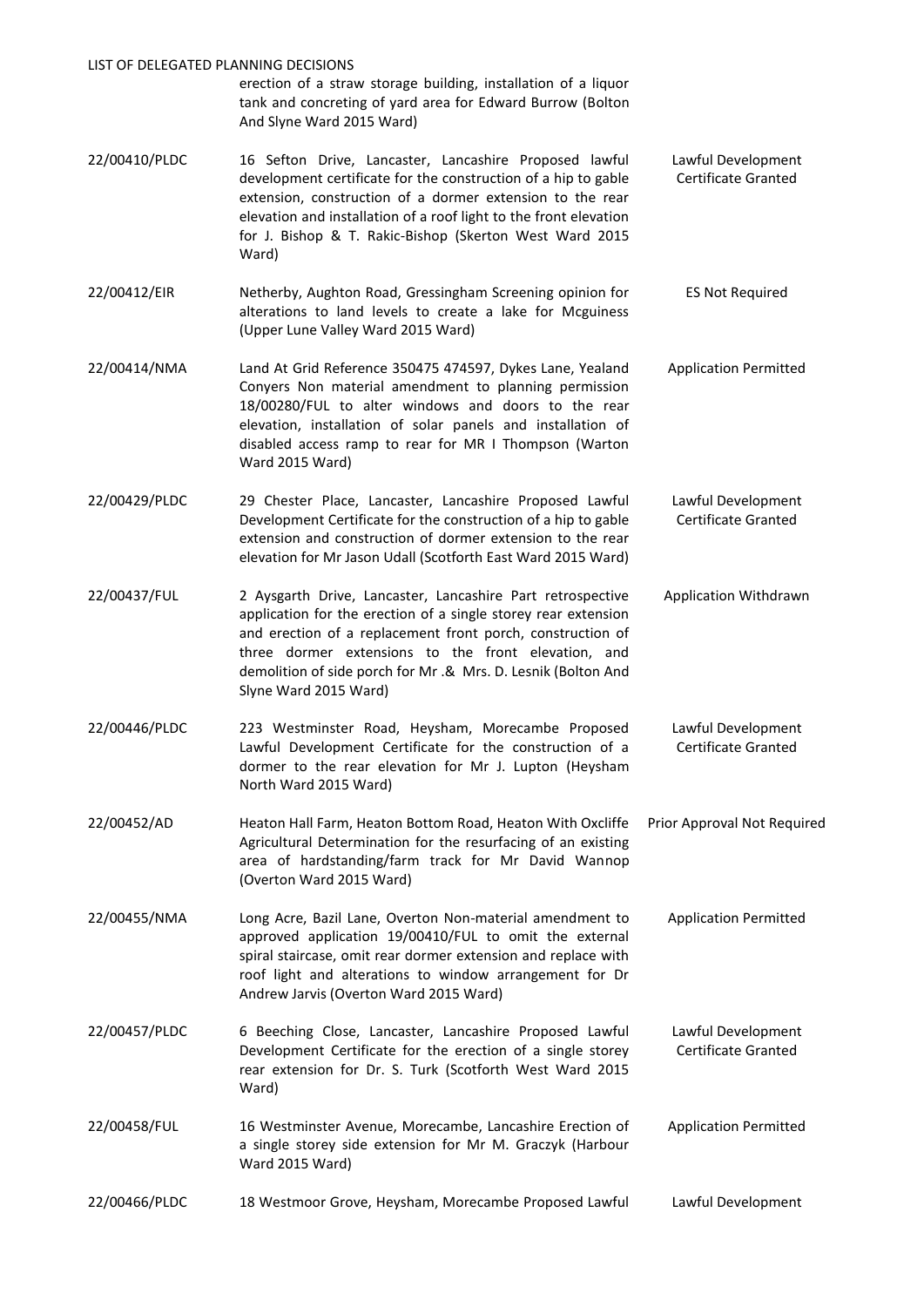| LIST OF DELEGATED PLANNING DECISIONS |                                                                                                                                                                                                                                                                                                                                                                                |                                           |
|--------------------------------------|--------------------------------------------------------------------------------------------------------------------------------------------------------------------------------------------------------------------------------------------------------------------------------------------------------------------------------------------------------------------------------|-------------------------------------------|
|                                      | Development Certificate for the demolition of existing<br>conservatory and erection of a single storey rear extension<br>for Mr J. Lord (Overton Ward 2015 Ward)                                                                                                                                                                                                               | Certificate Granted                       |
| 22/00467/EIR                         | Old Hall Caravan Park, Capernwray Road, Capernwray<br>Screening request for the change of use of land for touring<br>caravan park and use of existing touring caravan area as car<br>park (pursuant to the removal of condition 4 on approved<br>application 94/00001/CU to extend the opening season to 12<br>months per for Old Hall Caravan Park (Kellet Ward 2015<br>Ward) | <b>ES Not Required</b>                    |
| 22/00474/PLDC                        | 39 Meadow Park, Galgate, Lancaster Proposed lawful<br>development certificate for the construction of a hip to gable<br>roof extension, installation of a replacement window to the<br>side elevation and a rooflight to the rear elevation for Miss<br>Lucy Atkinson (Ellel Ward 2015 Ward)                                                                                   | Lawful Development<br>Certificate Granted |
| 22/00491/NMA                         | Land To The South Of Lawsons Bridge Site, Scotforth Road,<br>Lancaster Non material amendment to planning permission<br>19/00332/OUT to alter the wording of condition 24 to change<br>a 3.5m pedestrian/cycle link into a minimum<br>3m<br>pedestrian/cycle link. for Northstone Developments Ltd.<br>(Scotforth West Ward 2015 Ward)                                         | <b>Application Permitted</b>              |
| 22/00507/NMA                         | Development Land, Bold Street, Heysham Non material<br>amendment to planning permission 21/01557/VCN to<br>accommodate external water tank within bike store and<br>changes to landscaping and levels for Mr James Litherland<br>(Heysham North Ward 2015 Ward)                                                                                                                | <b>Application Permitted</b>              |
| 22/00509/NMA                         | 18 St Nicholas Lane, Bolton Le Sands, Carnforth Non-material<br>amendment to planning permission 20/01076/FUL to reduce<br>length of side extension for Mr And Mrs J Wait (Bolton And<br>Slyne Ward 2015 Ward)                                                                                                                                                                 | <b>Application Permitted</b>              |
| 22/00520/EIR                         | Woodfield House, Moorside Road, Brookhouse Screening<br>opinion for the erection of a two storey dwelling with<br>detached garage, creation of a new access and installation of<br>a package treatment plant for Mrs Joyce Nevison (Lower Lune<br>Valley Ward 2015 Ward)                                                                                                       | <b>ES Not Required</b>                    |
| 22/00524/PLDC                        | 17 Granville Road, Lancaster, Lancashire Proposed lawful<br>development certificate for the erection of a porch to the<br>side, installation of a first floor window to the side elevation<br>and removal of door and relocation of window on the front<br>elevation for Mr P. Singh (Skerton West Ward 2015 Ward)                                                             | Lawful Development<br>Certificate Granted |
| 22/00526/PLDC                        | 14 Railway Street, Lancaster, Lancashire Proposed lawful<br>development certificate for erection of single storey rear<br>extension for Mr J. Brook (Scotforth West Ward 2015 Ward)                                                                                                                                                                                            | Lawful Development<br>Certificate Granted |
| 22/00537/EIR                         | Land To The Rear Of, 94 Main Street, Hornby Erection of a<br>single storey detached dwelling with detached garage/studio<br>(C3), associated access, landscaping and sewage treatment<br>plant for Mr & Mrs Martin And Siobhan Miles-Moore (Upper<br>Lune Valley Ward 2015 Ward)                                                                                               | <b>ES Not Required</b>                    |